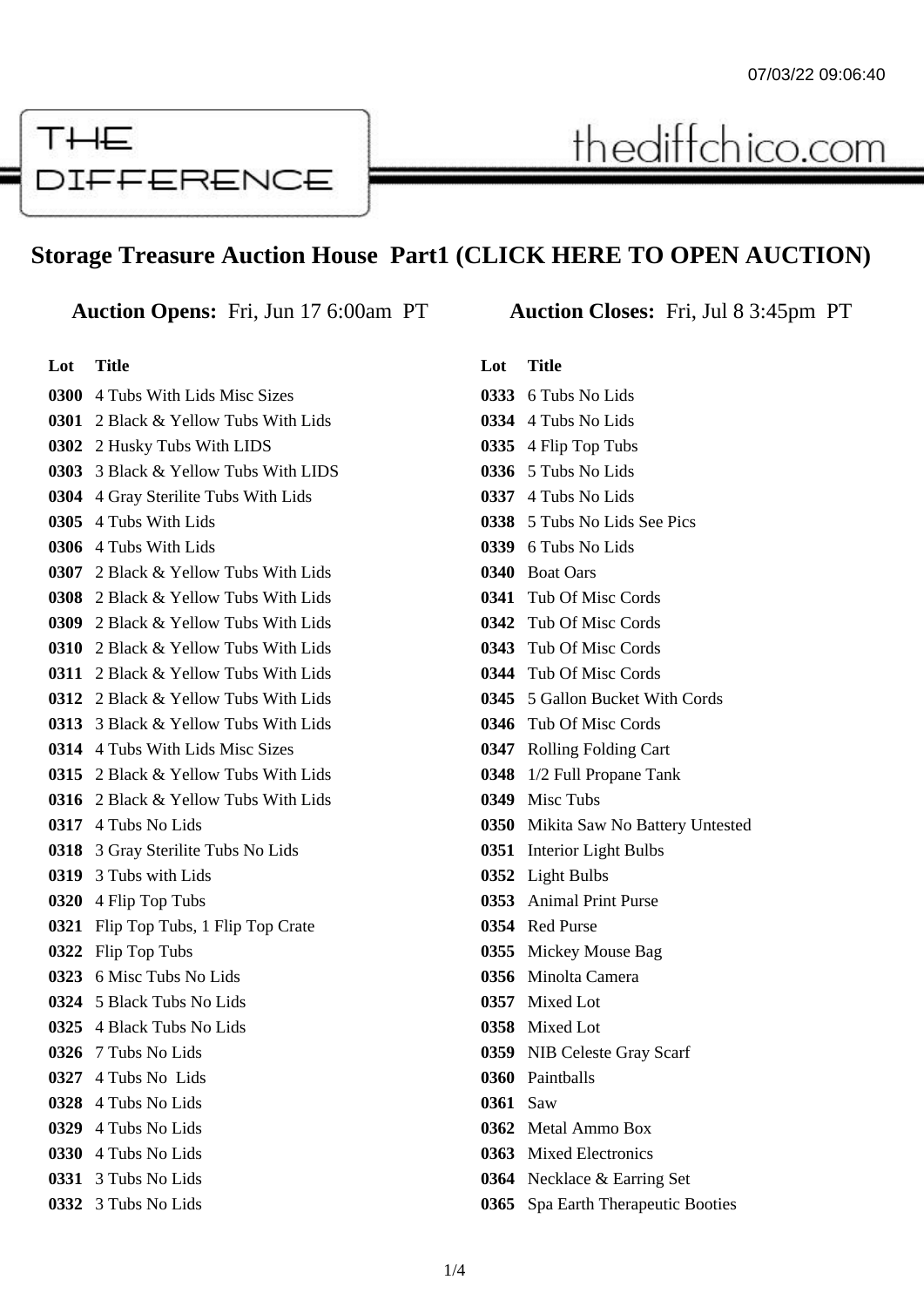**Lot Title** Stainless Steel Hoses Weights Baseball Cards Baseball Cards NIP Baseball Cards Baseball Cards Baseball Cards Pop Up Chipping Net Firestone Air Spring Baseball Cards 2 Wrist Weights Earth Therapeutics Rice Heat Air Hose & Brazing Tips Empty Jewelry Boxes Large Wicker Basket Large Wicker Basket Santa With Children Decor Machete With Sheath X-MEN Cards Sports Binder With Sports Stuff Baseball Cards Sports Pages Box Of Baseball Cards Baseball Cards Baseball Cards Baseball Cards Sealed Baseball Cards Unopened Baseball Cards Baseball Cards Baseball Cards Baseball Cards New Unopened Baseball Cards Baseball Cards Sports Cards Baseball Cards Baseball Cards Office Lot Misc Wheels Set Of 4 Casters Misc Wheels 3 Casters Small Wheels

Kids Books

## **Lot Title**

- Baseball Cards
- Baseball Cards
- Football Cards
- Baseball Cards
- Baseball Cards
- Mixed Sports Cards
- Baseball Cards
- Baseball Cards
- Football Cards
- Mixed Sports Cards
- Football Cards
- Baseball Cards
- Plastic Wheels
- Mixed Wheels
- Casters
- Plastic Wheels
- Casters
- Casters
- Casters
- Casters
- 2 Scrub Tops Med
- 2 Scrub Tops Med
- Size Small PJ Pants
- Foot Massager
- Misc Wheels
- Pipe Hooks
- Patches
- Casters
- New Shower Curtain
- Kids Lot
- Orange Hard Hat
- New Mop Head
- Cannon Colorful Blanket
- Bosh Spark Plugs
- Automotive Lot
- Laser Light Show Wks
- Eco Vinyl Table Cloth 52" x90"
- Plastic Wheels
- Mixed Wheels
- Ski Rope
- Blue Rope
- Rope
- Ski Rope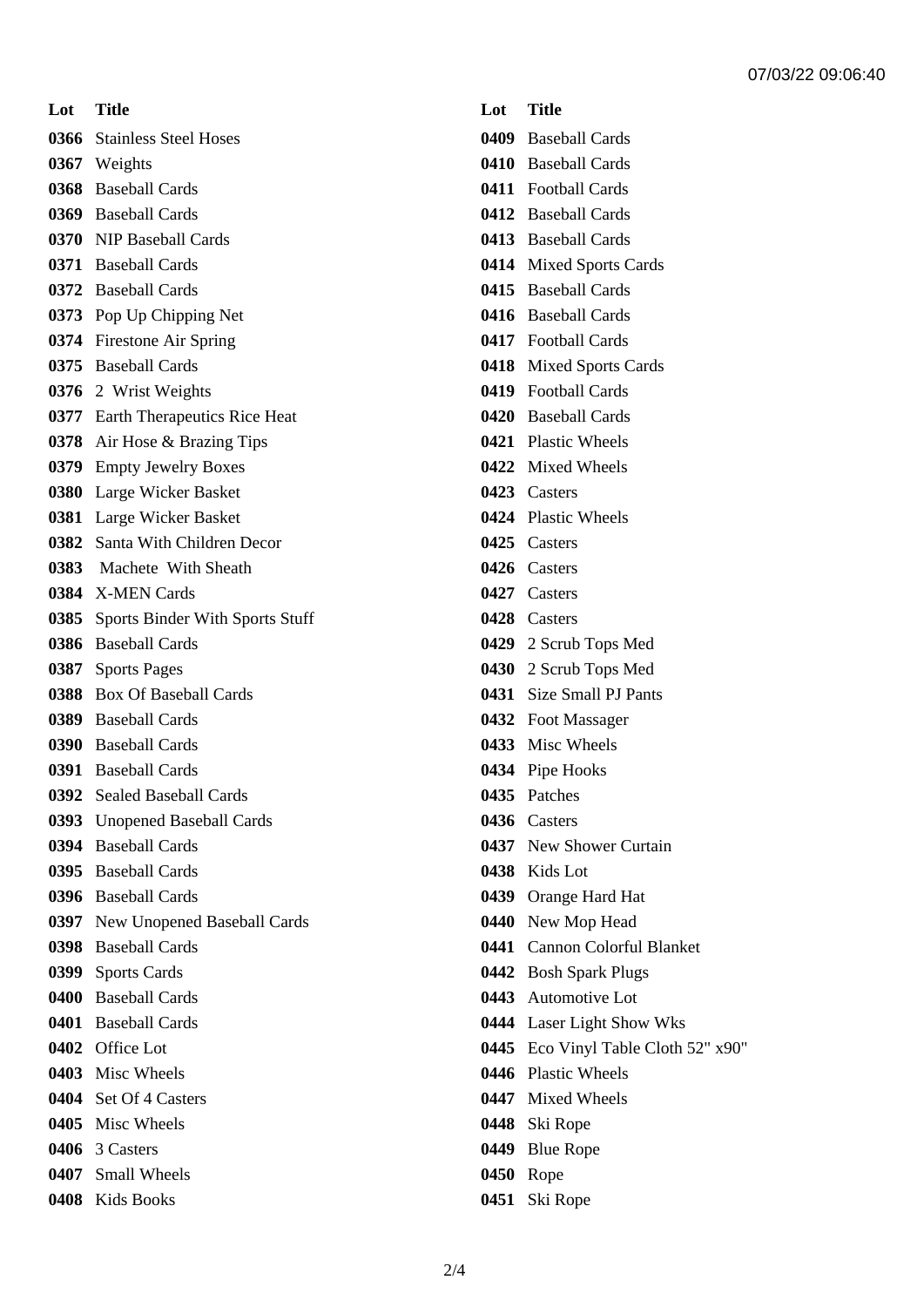**Lot Title**

Airhead Rope

- White Rope
- LitePak Control Box No Key
- RCBS Sidewinder Case Tumbler
- Nine & Co Black Purse
- Sledge Hammer Head
- Sledge Hammer Head
- Kitchen Lot
- Office Lot
- Epiphone Soft Guitar Case
- Black & Red Umbrella
- Sony Laptop Unknown Info No Cord
- XL Adult Reindeer Costume
- Micrometric Precision Key Machine wks
- Mixed Lot
- Cabela's Rolling Bag
- Panasonic 700x Camcorder
- GE Camcorder & Camera
- Adjustable JackStand No Pin
- Gray Crate of Misc Hoses
- Blue Tub Of Cords, Power hoses
- White 5 Gallon Bucket Of Electrical
- Vicks Pure Mist Humidifier
- Thomas 2 Gallon Compressor
- Mixed Cords
- Blue Flip Top Crate with 4 Computer Screens untested
- Blue Umbrella
- Blue & Green Umbrella
- 40" Insignia Tv Powers On
- Cloth Umbrella
- Mixed Lot
- Mixed Lot
- Misc Sewing
- Fold Up Step Stool
- Kerosene
- Books
- E-Z Drain Vinyl Hose
- Allen 3 Bike Rack
- Light Bar
- Mixed Lot
- Window Film
- Material, Patterns , Sewing Lot
- **Lot Title**
- Misc Wheels
- 2 MultiPurpose Baskets
- Hitch Cover
- Heavy Duty Cord
- Old Arch Welder
- Air Tank 51" Tall